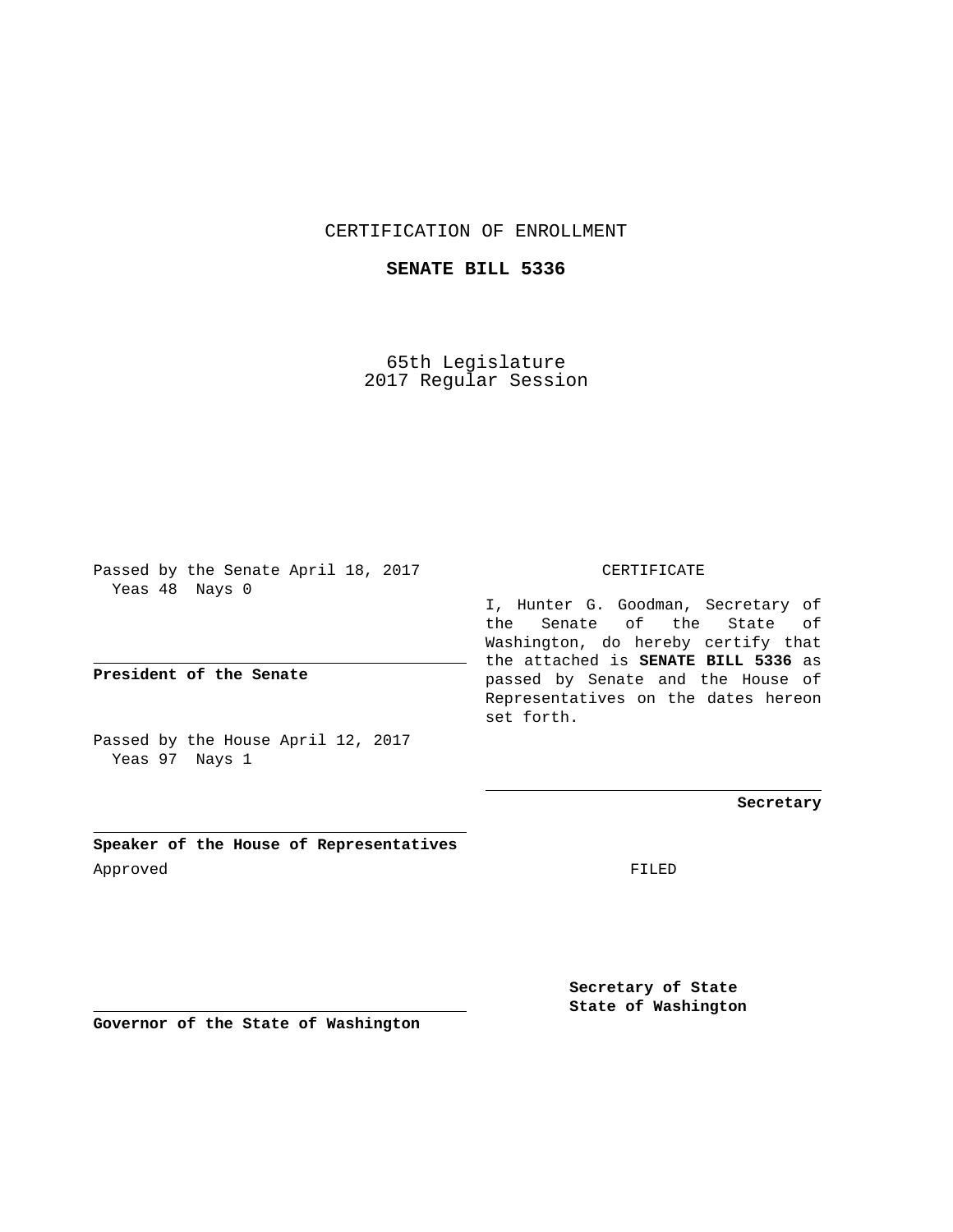## **SENATE BILL 5336**

AS AMENDED BY THE HOUSE

Passed Legislature - 2017 Regular Session

## **State of Washington 65th Legislature 2017 Regular Session**

**By** Senators Miloscia, Hunt, Zeiger, Kuderer, Wellman, and Fortunato; by request of Secretary of State

Read first time 01/20/17. Referred to Committee on Law & Justice.

1 AN ACT Relating to criminalizing damaging, destroying, tampering, 2 or removing ballot return boxes or contents; amending RCW 9A.48.070, 3 9A.48.080, and 29A.84.540; and prescribing penalties.

4 BE IT ENACTED BY THE LEGISLATURE OF THE STATE OF WASHINGTON:

5 **Sec. 1.** RCW 9A.48.070 and 2009 c 431 s 4 are each amended to read as follows:6

7 (1) A person is guilty of malicious mischief in the first degree 8 if he or she knowingly and maliciously:

9 (a) Causes physical damage to the property of another in an 10 amount exceeding five thousand dollars;

 (b) Causes an interruption or impairment of service rendered to the public by physically damaging or tampering with an emergency vehicle or property of the state, a political subdivision thereof, or a public utility or mode of public transportation, power, or 15 communication; ((ex))

16 (c) Causes an impairment of the safety, efficiency, or operation 17 of an aircraft by physically damaging or tampering with the aircraft 18 or aircraft equipment, fuel, lubricant, or parts<u>; or</u>

19 (d) Causes an interruption or impairment of service rendered to 20 the public by, without lawful authority, physically damaging, 21 destroying, or removing an official ballot deposit box or ballot drop